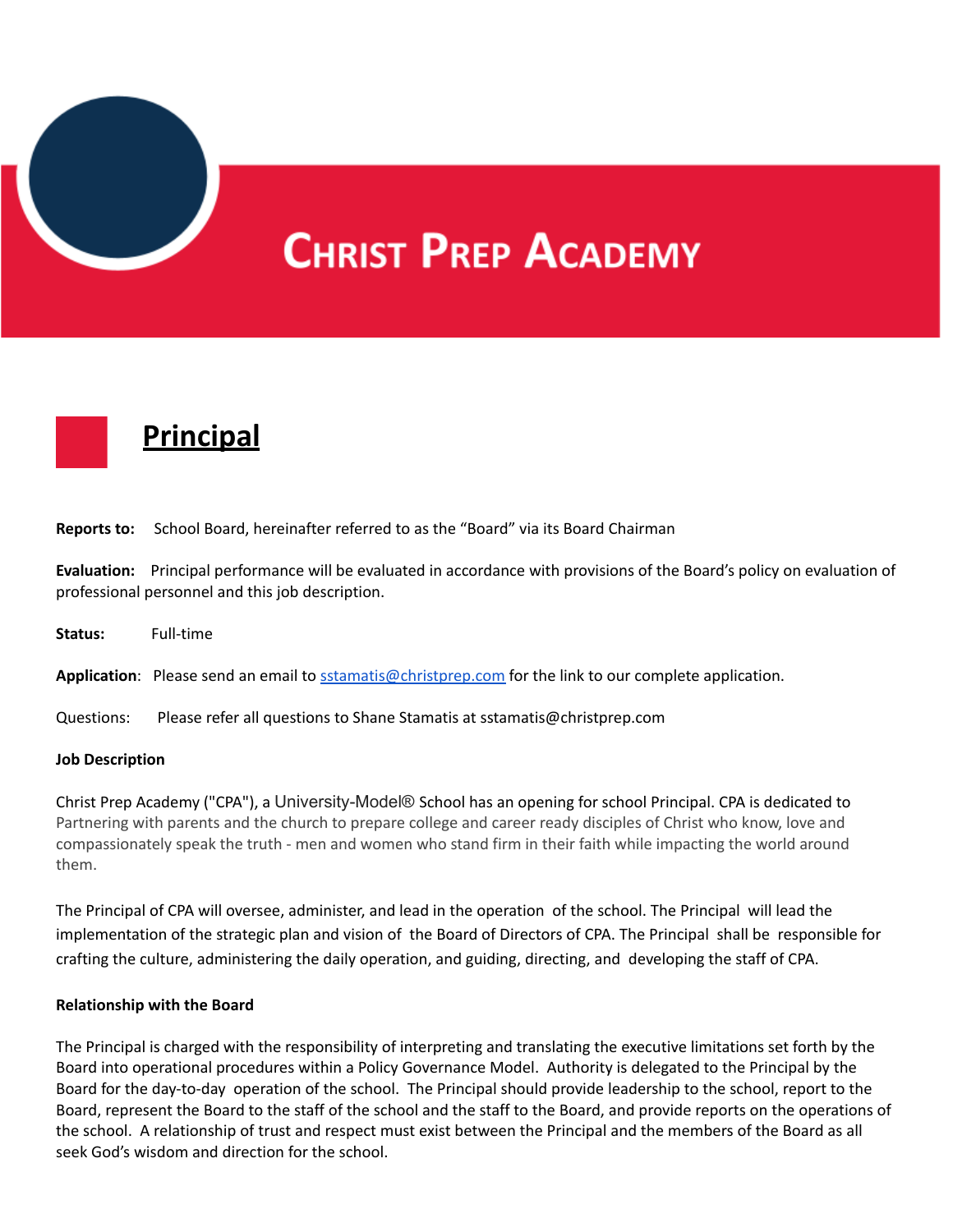In addition to the individual members of the Board, the Board consists of committees established to bring recommendations to the Board for required action at scheduled or special meetings. The Principal and/or the appropriate designated administrative official are responsible for providing each committee with administrative recommendations required for the committee to formulate its recommendations to the Board.

The Principal may also be required to participate in board level committees.

The following areas of responsibility are delegated to the Principal by the Board to be carried out in conjunction with administrative team members and appropriate Board committees. These areas may form the basis for an administrative evaluation instrument.

### **General Responsibilities**

The below responsibilities are expected to be characteristic of the Principal. This is not intended to be a detailed or timeless job description but instead is provided to give potential applicants a sample of the typical expected Principal responsibilities. In addition, many of these responsibilities may be delegated as appropriate.

### **Spiritual**

- Models a consistent daily walk with Jesus Christ in speech, actions, attitudes.
- Implements "body-life" principles as they relate to the spiritual well-being of students, parents, and staff.
- Follows the principles of Matthew 18 in dealing with students, parents, administration, and staff.
- Shows support for the role of parents as primarily responsible before God for their children's education and assists them in the task.
- Encourages students to accept God's gift of salvation and grow in their faith.
- Emphasizes to students the reality of their self-worth in Christ.

#### **Personal**

- Demonstrates the character qualities of enthusiasm, courtesy, flexibility, integrity, gratitude, kindness, selfcontrol, perseverance, and punctuality.
- Meets everyday stress with emotional stability, objectivity, and optimism.
- Exercises friendliness and consideration, treating students without partiality.
- Submits respectfully and is loyal to constituted authority.
- Maintains a personal appearance that is a role model of cleanliness, modesty, and good taste.
- Uses acceptable English in written and oral communication; speaks with clear articulation.
- Holds colleagues in highest esteem and does not negatively speak of them to others.
- Develops and maintains rapport with students, parents, and staff to promote a positive learning environment.
- Recognizes the need for good public relations; represents the school in a favorable and professional manner to its constituency and the general public.
- Demonstrates an appreciation and understanding of the uniqueness of the local community.

#### **Professional**

- Cooperates with the board and administration in implementing all policies, procedures, and directives governing the operation of the school.
- Accepts a share of responsibility for extracurricular activities as assigned.
- Utilizes educational opportunities and evaluation processes for professional growth.
- Is teachable and seeks the counsel of colleagues and other professionals.
- Provides input and recommendations for administrative and managerial functions in the school.
- Attends and participates in scheduled devotional, committee, and staff meetings.
- Demonstrates knowledge of procedures for dealing with emergencies.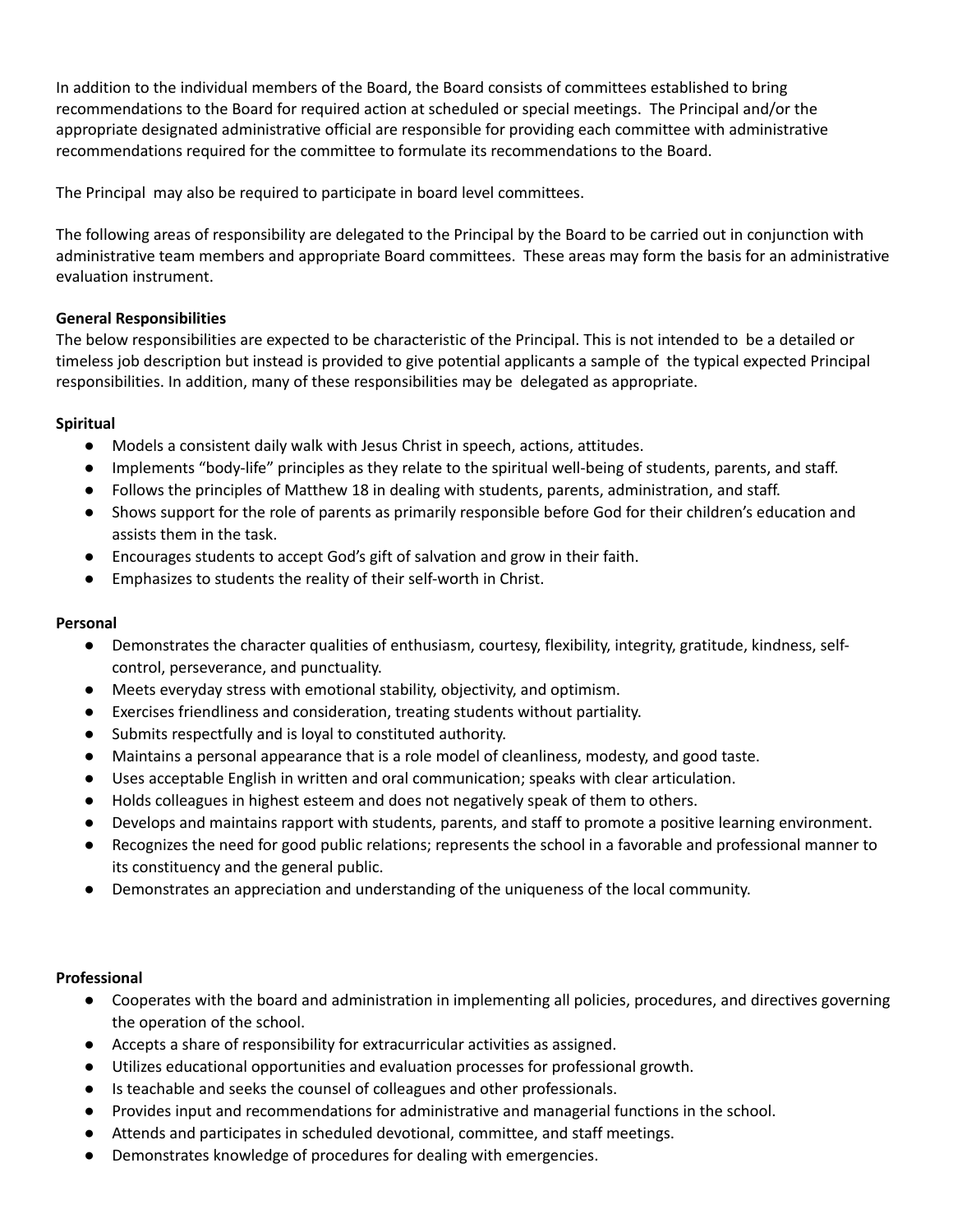Contributes to the general improvement of the school program.

# **Leadership responsibilities:**

- Provide leadership in the accomplishment of the spiritual mission of CPA. Establish clear lines of authority, assign personnel, and develop job descriptions. Provide leadership in obtaining and maintaining accreditation.
- Oversee the development of yearly calendars and maintain the schedule of all school events. Resolve problems in coordination with administrative staff.
- Obtain CSI, ACSI, or ACTS Certification at the highest level possible.
- Attend appropriate professional meetings.

## **Board responsibilities:**

- Administer CPA in accordance with the philosophy, policies, and procedures adopted by the Board.
- Facilitate the work of the Board and CPA administration by the submission of requested reports, documents, suggested policies, etc. for the operation of CPA
- Communicate all key issues to the board in a timely manner.
- Fulfill all other duties assigned by Board action which assure the successful operation of CPA. Attend all Board meetings.

## **Supervisory responsibilities**

- Direct the daily operation of the school through supervision of staff, coordination of activities and setting the tone for a quality educational program.
- Manage personnel affairs including securing staff, developing contracts, answering questions
- related to salaries and benefits, recommending continuance, dismissal or discipline of staff, etc. Schedule and facilitate Administrative Team meetings.
- Oversee and evaluate all staff personally or in conjunction with their supervisor.
- Provide for administrative staff development, retreats, etc.
- Provide supervision of teaching staff, improvement of instruction, selection of curriculum, administration of discipline procedures as appropriate.
- Plan with administrative staff and participate as required in teacher orientation sessions. Carry out the annual updating and printing of the Staff Handbook.
- Maintain professional relationships with and among faculty especially in the application of
- Matthew 18 in problem resolution.
- Keep a personnel file on each staff member.

## **Communication responsibilities:**

- Meet regularly with the administrative team to ensure coordination of programs and problem resolution.
- Develop and disseminate school policy manuals for staff, parents, and students.

## **Financial/Budget responsibilities:**

- Authorize contracts to agencies or persons outside the school, as required by Board policy. Authorize all purchases and payroll time sheets.
- Prepare and monitor annual budgets and communicate this to the Board.

## **School/Student responsibilities:**

● Establish and implement procedures for the admission of students. Oversee the